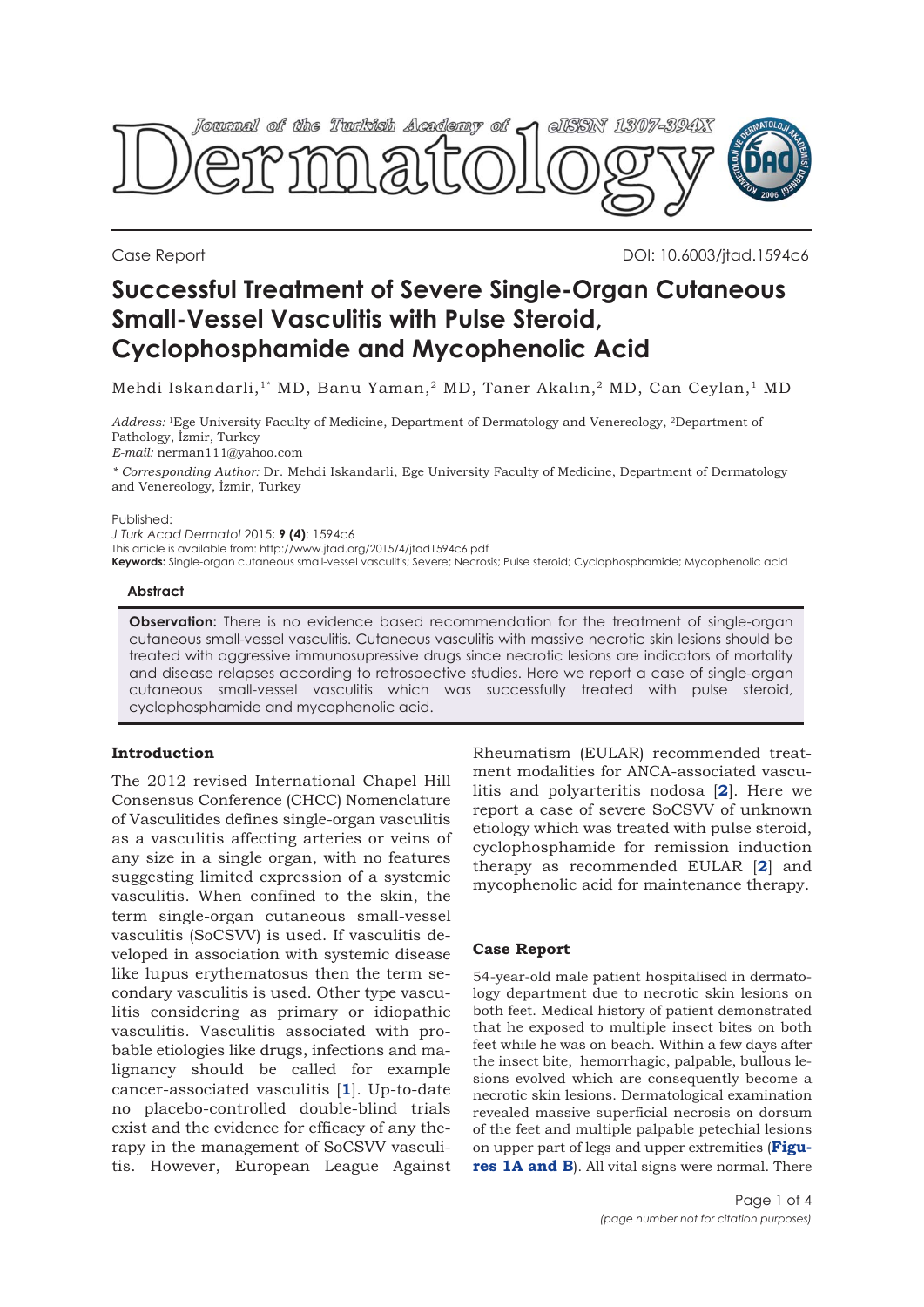<span id="page-1-0"></span>



**Figures 1A and B.** A. Necrotic skin lesions. B. Healed skin after one month of the treatment

was a high morbidity, since our patient was almost immobile, because of painful necrotic lesions. He suffered from diabetes mellitus for five years and panic attack for ten years. He was using alprozolam and metformin with videgliptin combination. No other drugs he used before the development of skin lesions.

Skin biopsy was taken from petechial lesions showed leukocytoclastic vasculitis at the upper and mid dermis. The vessel walls are thickened, perivascular fibrin exudation, neutrophilic infiltration, and leukocytoclasia were prominent. An ulceration at the surface was seen. Direct immunofluorescence examination was negative. (**[Figures 2A](#page-2-0) and B**[\). Routine blood test showed highly elevated](#page-2-0) acute fase reactans. CRP was 20 mg/dL. Complement level was normal. But D-dimer level was very high (>4550 µg/L FEU ) which thought to be the indicator of trombosis secondarily to vasculitis. INR also was slightly elevated. Platelet count was normal. Doppler ultrosongraphy of areterial and venous system was normal. Malignancy screening was negative. There were not any source of infection which may cause vasculitis. ANCA and other autoimmune markers were negative. Thyroid function test was abnormal due to euthyroid sick syndrome which later turned to the normal ranges. There was no systemic involvement of vasculitis especially renal and gastrointestinal system. So, patient was diagnosed as primary SoCSVV. As a treatment, metilprednisolone 750 mg/d adminis-

tered for five days. On two ocassions, intravenous cyclophosphamide at a dose of 15 mg/kg per week administered. Steroid treatment continued with methylprednisolon 60mg/day for one month and then gradually tapered. As a steroid sparing agent we started paralelly to steroid treatment mycophenolic acid 180 mg twice a day. Azathioprine abandoned due to bone morrow supression in our patient. Aspirin and enoxiparin was also used as a supportive treatment. A few days after the pulse therapy, the patient exposed to delirium attack which brought to control with holoperidol and diazepam combination. Central nervous system involvement of vasculitis also ruled out. So, aggrevation of pre-existent psychiatric problems due to high dose steroid treatment was thought. There were not any complications related to pulse therapy except delirium. After the month from the day of the treatment, the skin lesions almost completely healed (**Figure 1B**). Mycofenolic acid was continued with minimal dosage for one year after steroid cessation as a monotherapy and relapses did not occure.

# **Discussion**

There is no evidence based recommendation for SoCSVV treatment [**[3](#page-3-0)**]. Management modalities for the SoCSVV based on case reports series and personel experiences. First line therapy for SoCSVV are antihistaminics,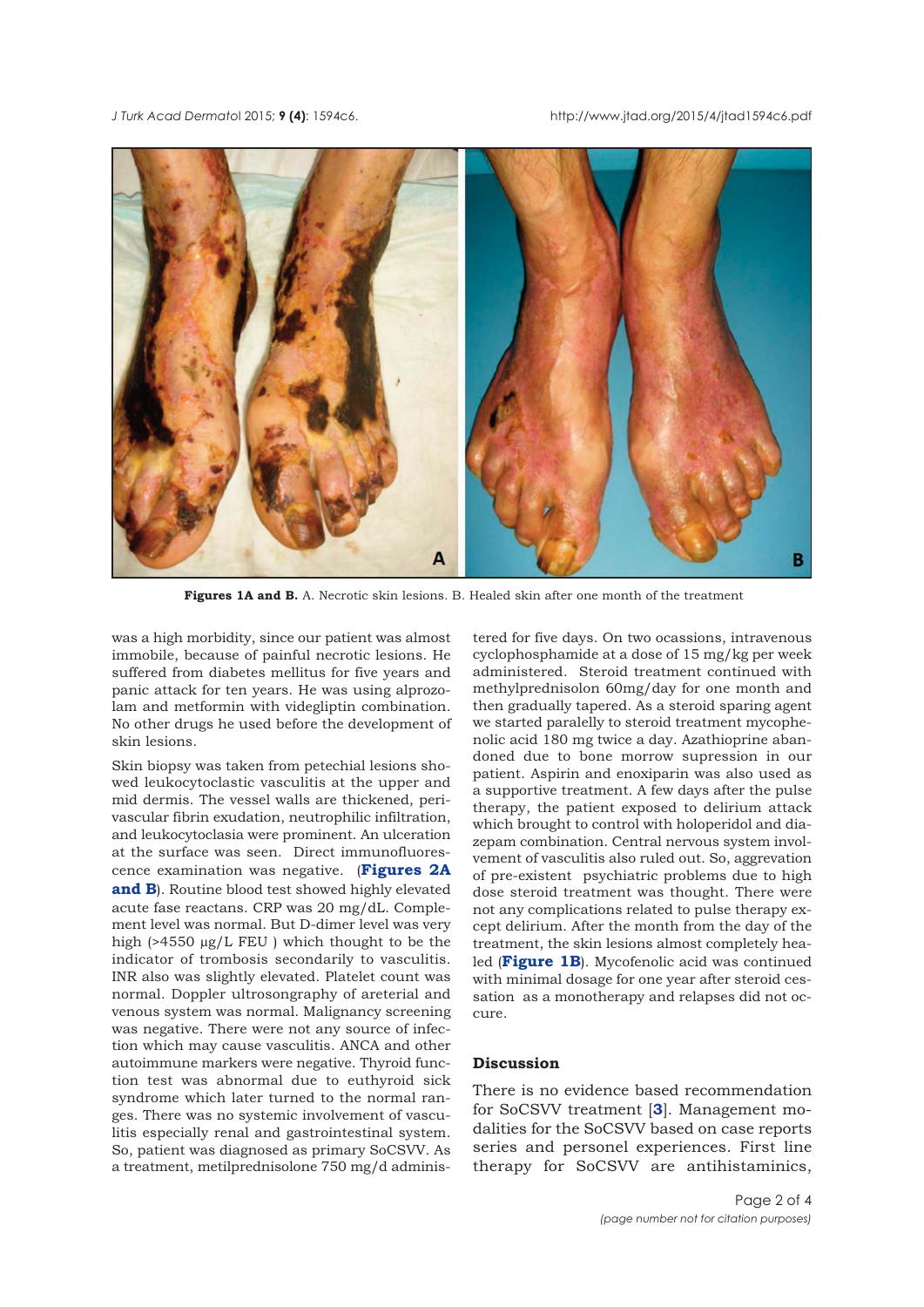<span id="page-2-0"></span>

**Figures 2A and B.** A. The biopsy showes subepidermal blister and necrotizing vasculitis (H&E x40) B. Perivascular fibrin exudation, neutrophilic infiltration and leukocytoclasia (H&E x 200)

NSAID and corticosteroid in 0.5-1 mg/kg daily dosage. In refractory cases, colchicium, hydroxycloroquine, dapson, azathioprine, cyclosporine, cyclophosphamide and methotrexate can be used [**[3](#page-3-0)**]. Reports regarding mycophenolic acid in the treatment of SoCSVV is limited [**[4](#page-3-0)**]. Pulse steroid and cyclophosphamide are usually given in organ involvement of vasculitis, especially ANCA-associated necrotizing vasculitis for remission induction therapy [**[2](#page-3-0)**]. In our case, the severity of skin lesions, abnormal laboratory indicators and constantly evolving new petechial lesions on intact skin, made us to think about agressive immunotherapy. Recently published retrospective analyses of vasculitic patients, demonstrate that cutanous necrosis is a rare clinical manifestation of cutaneous vasculitis and it is associated with increased risk of mortality and disease relapses [**[5](#page-3-0)**]. That is why, cutaneous vasculitis with massive necrotic skin lesions should be treated with potent immunosupresive drugs. Based on these knowledge,

patient was treated with pulse steroid, cyclophosphamide for remission induction and mycophenolic acid for maintenance therapy.

Moreover, patient described multiple insect bite lesions before the vasculitis onset. However, clinically and histopathologically it was not proved. We were unable to observe previous lesions. In the literature there are limited reports regarding insect bite associated vasculitis [**[6](#page-3-0)**]. In this context, patient was diagnosed as an idiopathic SoCSSV.

#### **Conclusion**

Primary SoCSVV usually has a benign course and well respond to the first and second line therapies. However, in acute onset SoCSVV with massive necrotic lesions, pulse steroid treatment in combination with cyclophosphamide for the remission induction and mycofenolic acid for the maintenance therapy should be considered.